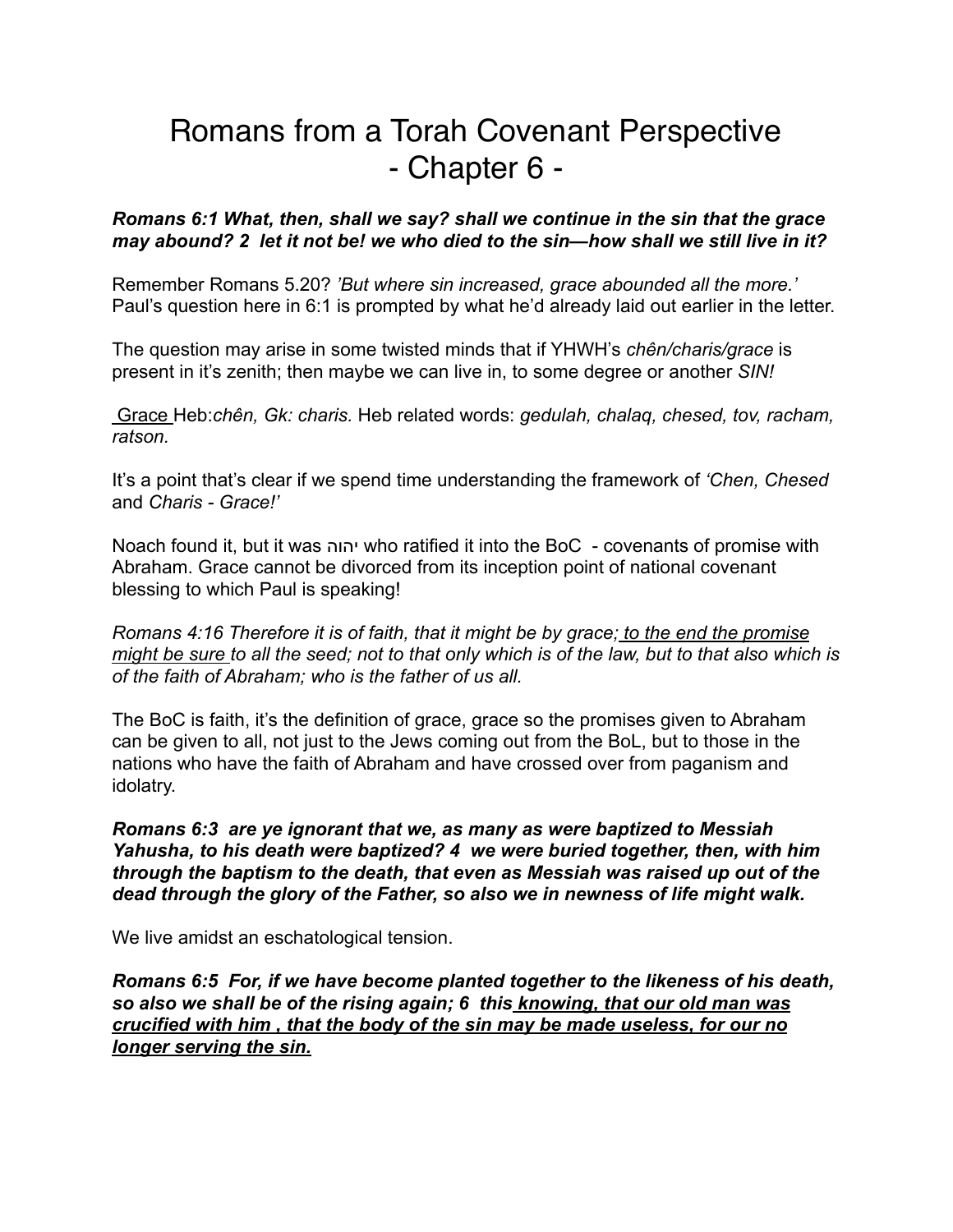*Matthew 8:22 Let the dead bury their dead.* 

*2 Corinthians 5:17 Therefore if any man be in Messiah, he is a new creature old things are passed away; behold, all things are become new.*

*Ephesians 4:22 That you put off concerning the former conversation the old man, which is corrupt according to thedeceitful lusts.* 

*Colossians 3:9 Lie not  one to another,seeing that ye have put off the old manwith his deeds.* 

An authentic walk always has a tension between the old man and the new, one foot in the grave with the first Adam and the other foot set on the kingdom with the second Adam*.* 

*2 Corinthians 4:16 Therefore we do not lose heart. Though our outward man is decaying, yet our inward man is renewed day by day.* 

*Romans 6:7 for he who hath died hath been set free from the sin.8 and if we died with Messiah, we believe that we also shall live with him,9 knowing that Messiah, having been raised up out of the dead, doth no more die, death over him hath no more lordship.* 

*Romans 6:10 for in that he died, to the sin he died once, and in that he liveth, he liveth to Elohim. 11 so also ye, reckon yourselves to be dead indeed to the sin, and living to Elohim in Yahusha Messiah our Kurios/YHWH.* 

The divine name יהוה - Kurios.

*Romans 6:12 Let not then the sin reign in your mortal body, to obey it in its desires; 13 neither present ye your members instruments of unrighteousness to the sin, but present yourselves to Elohim as living out of the dead, and your members instruments of righteousness to Elohim.* 

*Romans 6:14 for sin over you shall not have dominion over you, for ye are not under law, but under grace. 15 What then? shall we sin because we are not under law but under grace? let it not be!*

This isn't a proof text to assert that believers aren't *'under the law',* with *'under the law'*  interpreted to mean the commandments found in the Torah or what's termed 'The Law of Moses'.

So what does *'under the law' 'hupo nomon'* really mean? Considering in the past few paragraphs of his letter Paul has instructed us not to live under sins dominion and John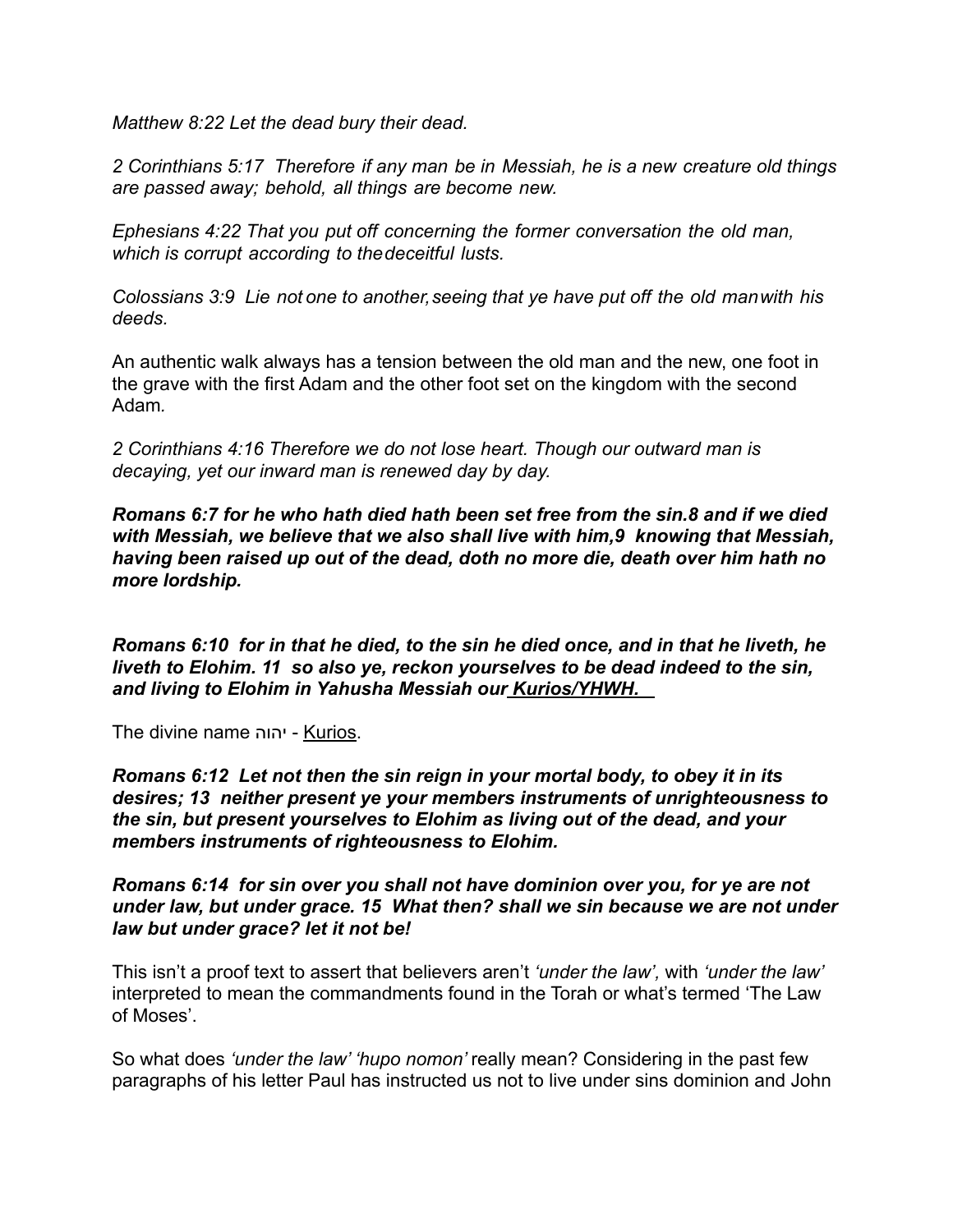defines sin as violation of the Torah *;1 John 3:4, Everyone practicing sin also practices lawlessness—indeed, sin is lawlessness.* 

Is the traditional *'anti nomian*' view literary and textually viable based upon the context of the letter and the context of 1st John 3.14. The answer is a resounding NO! We're forced to do more than a cursory and unscholarly read to find the true balance of Rom 6:15.

## Two Points:

- I. The sin master and the Torah are not one and the same. Romans 7:7 makes that clear, *'what shall we say then is the law sin? May it never be!'*
- II. The Torah isn't the agent of sin; the sin master is!
- **The three traditional views of what** *'under the law' 'hupo nomon'* **means,** *then I'll give you a fourth!*
- I. Institutionalized Church view: the Torah or Law of Moses to be obeyed by people.
- II. New Perspective of Paul view: the Torah's condemnation or penalties pronounced upon law breakers.
- III. The Messianic view: legalism, the oral law or an inappropriate abuse of the Torah.
- **IV. The Melchizedik view:** not under *'the book of the law' -* Galatians 3:10, Ephesians 2:12, and Exodus 19-24:11.

The ones *'under the law'* haven't realized Yahusha's inauguration of the New Covenant and are still under the school master, the Book of the Law.

The ones *'under grace'* have realized Yahusha's inauguration of the New Covenant given as Torah (Hebrews 8:7) and have been released from the schoolmaster, the book of the law and established into the Torah through the BoC - the covenants of promise according to the promise of Abraham.

Clearly, we're not subject to the Book of the Law's condemnation, and that being under grace means being brought into BoC Torah by Yahusha, realizing the promises given to Abraham.

Paul doesn't at all consider the Torah as a whole to be abolished or irrelevant; he recognizes the established *'change of law':*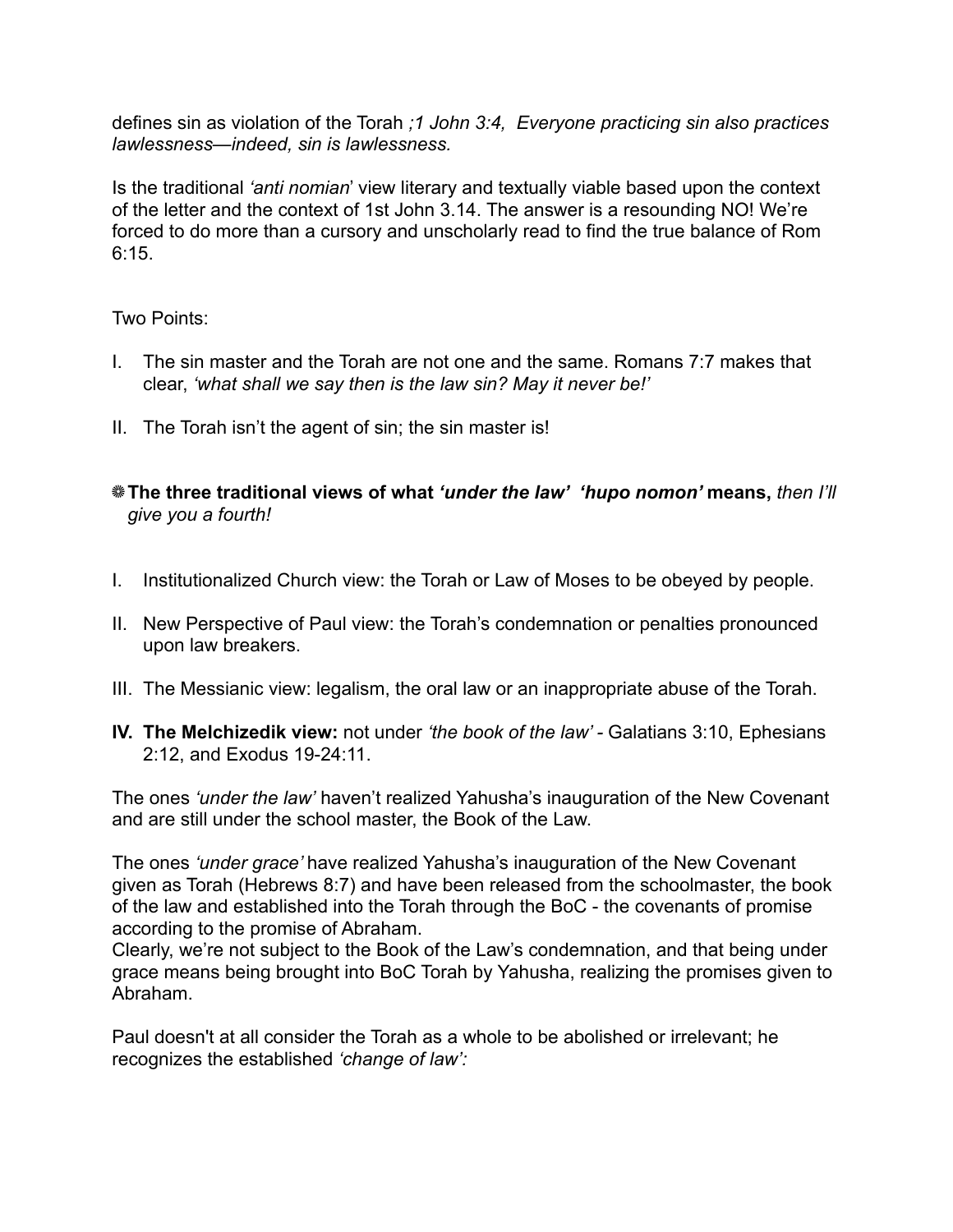*Hebrews 7:12 For the priesthood being changed, there is made of necessity a change also of the law. brought about by* Yahusah's priesthood and inauguration of the BoC; now we're redeemed from the curse of the BoL. A shift in law has happened.

The BoL condemned us, because of infidelity toward יהוה, we're no longer subject to its pronouncement of death upon all who transgress it. Like wise; we're no longer subject to its conditional priesthood.

The authority of the BoL has been superseded by the authority of the BoC, both are Torah but the lesser serves the greater not vice versa!

Paul's statements about the law can't be interpreted as blanket statement about the Torah when a dichotomy is in view here. We've just not had the dichotomy revealed to us until these last days and; *many still have the same vail untaken away in their reading of the old testament; which vail is done away in Messiah* (2 Corinthians 3.14).

The Letter to the Romans as textual witness to Torah's validity, but understand the dichotomy in view:

- *• Romans 3:31 Do we then make void the law through faith? יהוה forbid: yea, we establish the law.*
- *• Romans 7:12 Wherefore the law is holy, and the commandment holy, and just, and good.*
- *• Romans 7:14 For we know that the law is spiritual.*
- *• Romans 7:22 For I delight in the law of Elohim after the inward man.*
- *• Romans 7:25 I thank Elohim through Yahusha Messiah our יהוה. So then with the mind I myself serve the law of Elohim; but with the flesh the law of sin.*
- Romans 8:4 That the righteousness of the law might be fulfilled in us, who walk not *after the flesh, but after the Spirit.*
- *• Romans 8:7 Because the carnal mind is enmity against Elohim: for it is not subject to the law of Elohim, neither indeed can be.So then they that are in the flesh cannot please Elohim.*

All in all this law verse, in context, concerns people being freed from the Torah's-BoL's condemnation.

Torah and grace aren't at odds with one another, the letter is communicating the means by which the believer is no longer a slave to sin but instead alive to יהוה.